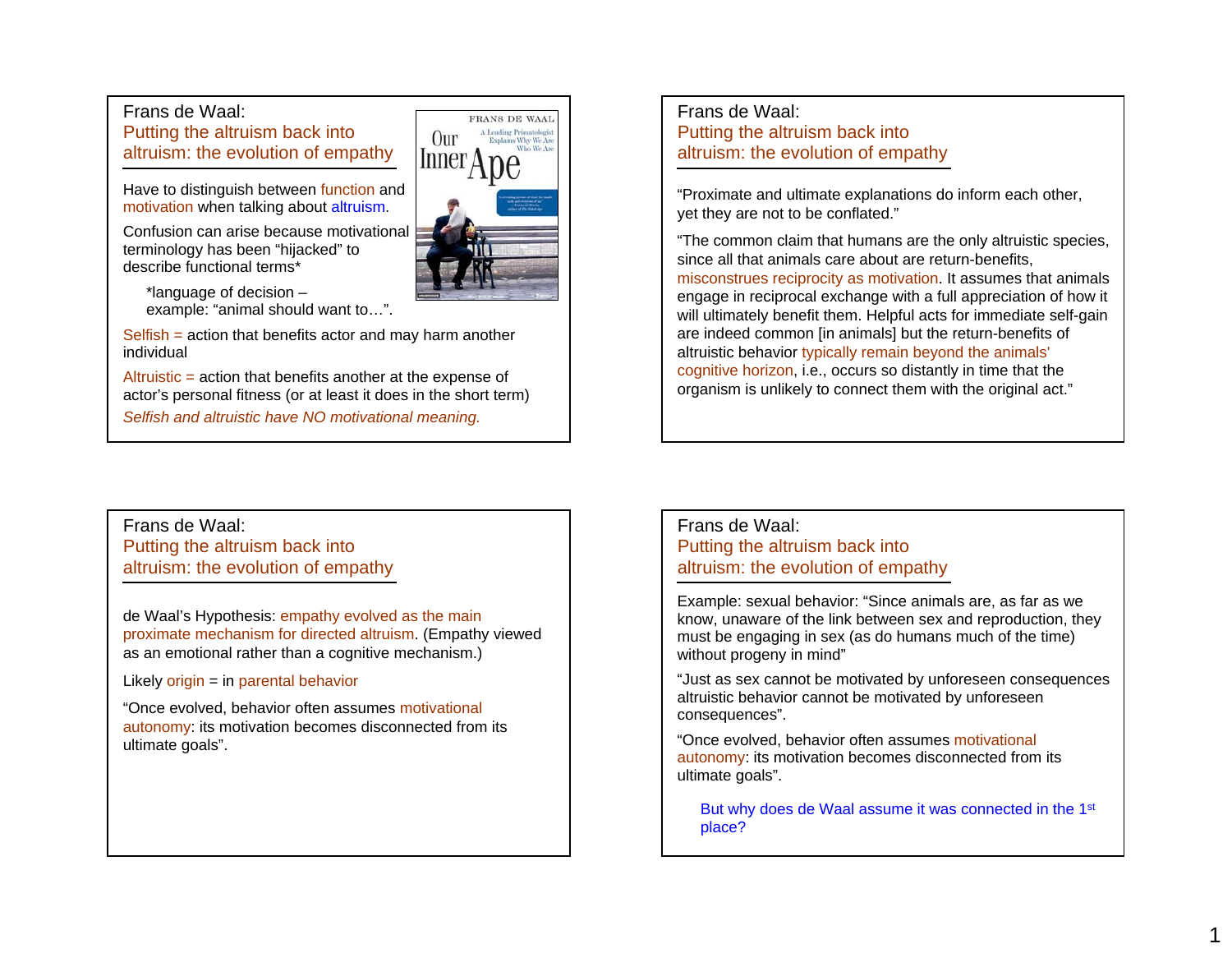### Frans de Waal:Putting the altruism back into altruism: the evolution of empathy

de Waal's Hypothesis: empathy evolved as the main proximate mechanism for directed altruism

Question: Does empathy channel altruism in the direction evolutionary theory would predict?

Empathy: emotional sensitivity to others.

Levels of Empathy:

Emotional contagion – adoption of another's emotional state

Sympathetic concern – concern about another's state and attempts to ameliorate this state (e.g., consolation)

Empathetic perspective taking – "emotional state attributed to other instead of self"



apes but virtually absent in monkeys

Frans de Waal:Putting the altruism back into altruism: the evolution of empathy

MSR test may be a good test of the ability to take the other's perspective.





Co-emergence hypothesis: MSR and advanced expressions of empathy appear together in both development and phylogeny. (Only in humans, great apes, dolphins, elephants …?)

## Frans de Waal:Putting the altruism back into altruism: the evolution of empathy

Perception Action Mechanism (PAM): At the core of empathy lies a mechanism that provides the subject with access to the another's (the object's) emotional state. When the subject attends to the object's state, the subject's neural representations of similar states are automatically and unconscious activated, e.g., the subject feels the object's pain.

May have something to do with mirror neurons, neurons that respond similarly when doing something as when observing it being done by someone else. Includes studies of selfgenerated vs. vicarious emotions.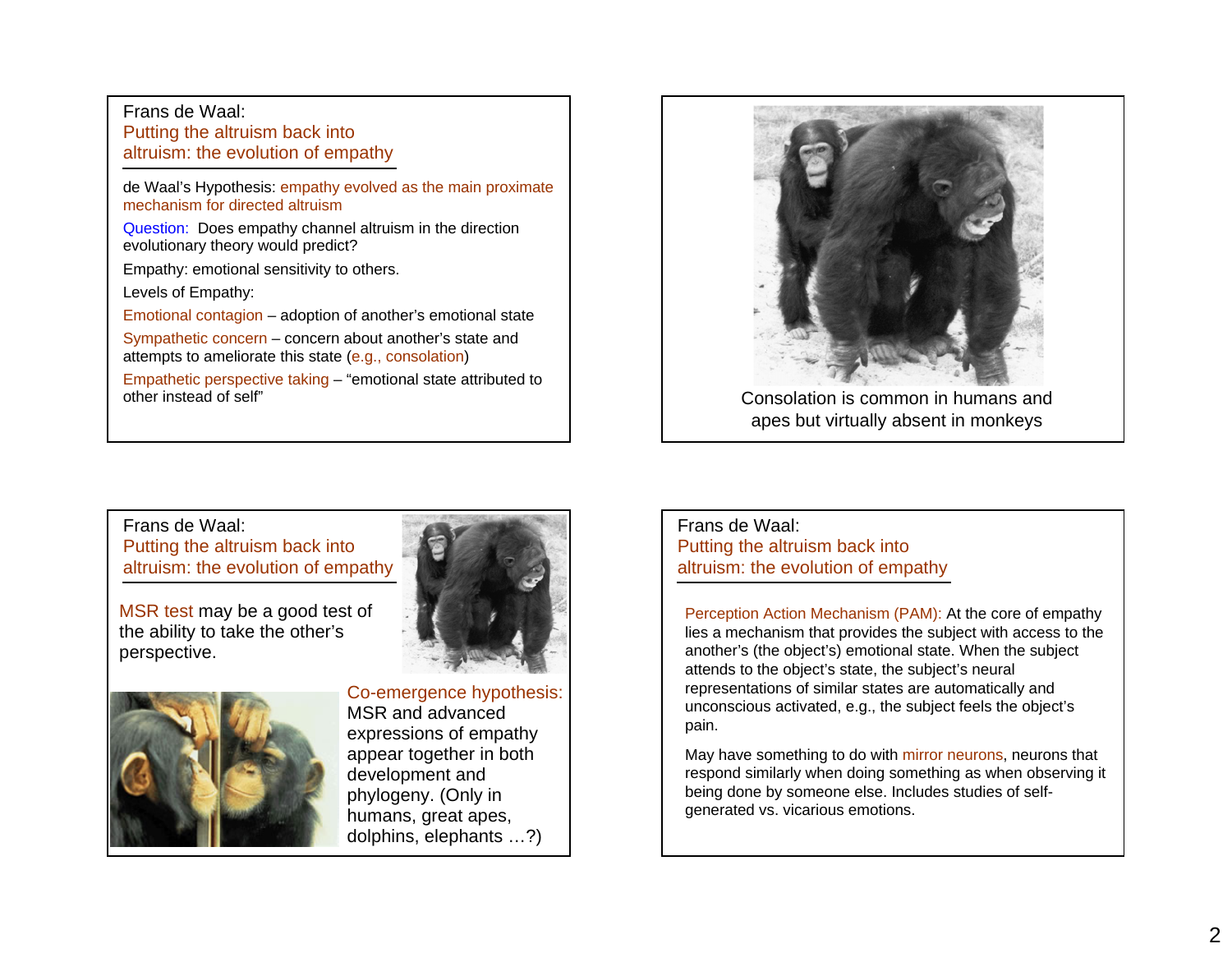### Frans de Waal:Putting the altruism back into altruism: the evolution of empathy

#### Russian Doll Model

Empathy covers all the ways in which one individual's emotional state affects another's, with simple mechanisms at its core and more complex mechanism and perspective-taking abilities at its outer layers. Higher cognitive levels of empathy build upon a firm, hard-wired basis, such as the PAM.

"Without emotional engagement inducted by state-matching, perspective-taking would be a cold phenomenon that could just as easily lead to torture as to helping".

PAM underlies not only emotional state matching but also motor mimicry.

Autistic individuals deficient in imitation as well as empathy.



outer layers depend on prefrontal functioning and an increasing self-other distinction, these outer layers

## Empathy as an evolved proximate mechanism of directed altruism

A Russian doll is a satisfying plaything for the biologist since every outer layer encompasses an older, inner one. This is relevant to the origin of empathy: All prosocial behavior, even when dependent on prefrontal functioning, probably has PAM-based emotion sharing at its core (Preston & de Waal 2002a). Without this emotional component, it is hard to see why we or other animals would

Humans have so little control over empathic activation that they regularly shield themselves from it, e.g., by covering their **Empathy as an evolved** eyes when in a movie something gruesome is about to happen. This is because they have already identified with the on-screen characters. One way to cognitively control empathy is to inhibit such identification. How self-imposed filters and contextual appraisal modulate the brain's empathic response remains a major unresolved issue (de Vignemont & Singer 2006). Sometimes, empathy appears wholly absent. For example, chimpanzees are capable of brutally killing each other (de Waal 1998 [1982], Wrangham & Peterson 1996),

remain connected to its inner core.

# proximate mechanism of directed altruism

hence must be capable of suppressing empathic activation in relation to conspecifics, which has led Goodall (1986, p. 532) to call their victims "dechimpized." (It is important to note, though, that a species' occasional violence by no means argues against it having empathic capacities-if so, human empathy would be the first to be denied.)